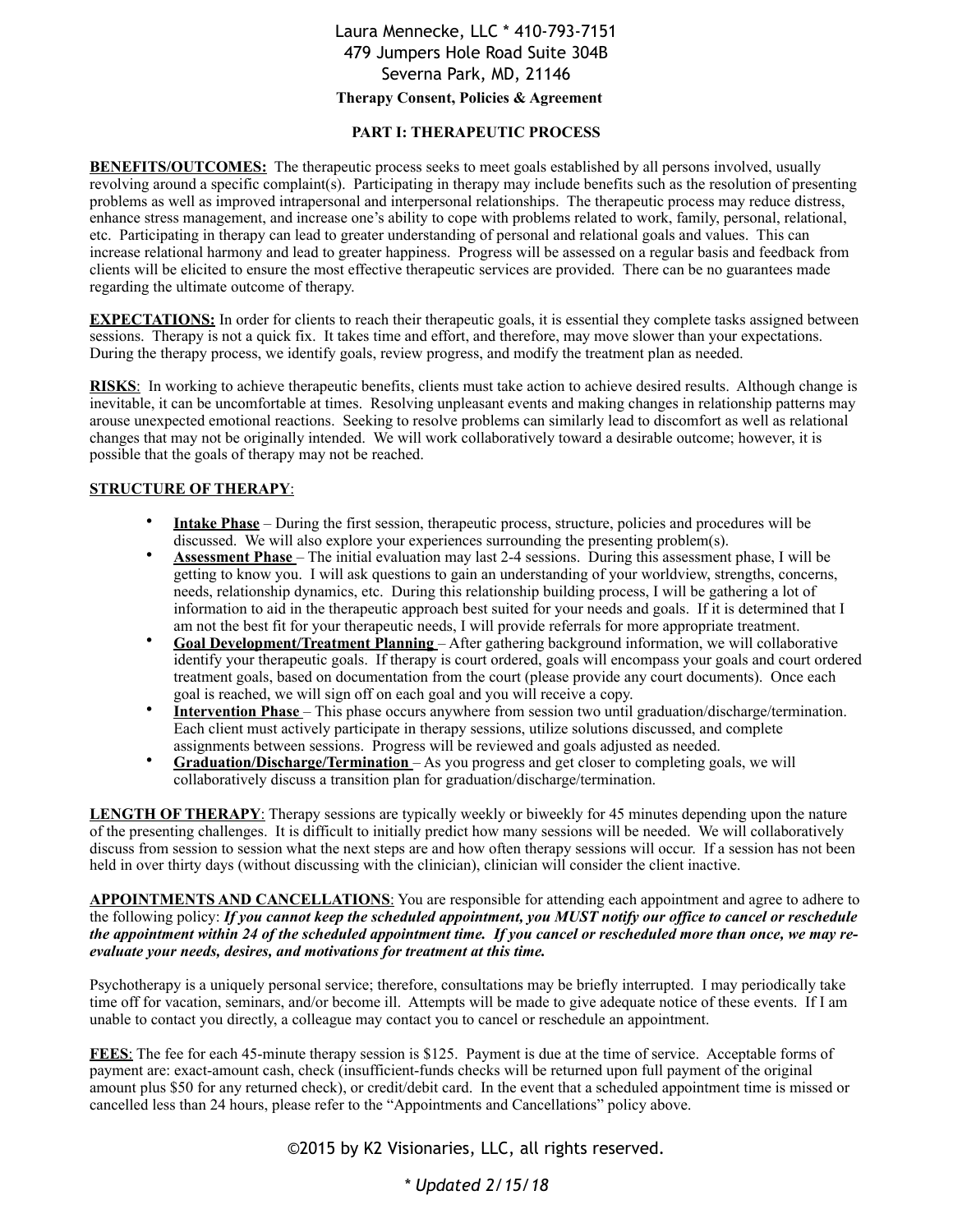The clinician reserves the right to terminate the counseling relationship if more than 3 sessions are missed without proper notification.

The clinician charges his/her hourly rate in quarter hours for phone calls over 10 minutes in length, email correspondence, reading assessments or evaluations, writing assessments or letters, and collaborating with necessary professionals (with your permission) for continuity of care. All costs for services outside of session will be billed to the credit card on file.

**TRIAL, COURT ORDERED APPEARANCES, LITIGATION**: Rarely, but on occasion, a court will order a therapist to testify, be deposed, or appear in court for a matter relating to your treatment or case. In order to protect your confidentiality, I strongly suggest not being involved in the court. If I get called into court by you or your attorney, you will be charged a fee to include travel time, court time, preparing documents, etc. Payment will be required in advance.

**COPIES OF MEDICAL RECORDS**: Should you request a copy of your medical records, the cost is \$1 per page. Payment for your medical records will be due prior or upon receipt and can be picked up at the office. Please allow at least 2 weeks to prepare medical records.

**PHONE CONTACTS AND EMERGENCIES**: Office hours are from 10:00 to 5:00 on Monday through Friday. If you need to contact the clinician for any reason please call 410-793-7151, leave a voicemail, and a return call will be made within 24 Hours. In case of an emergency, you can access emergency assistance by calling the National Suicide Prevention Lifeline at 1-800-273-8255. If either you or someone else is in danger of being harmed, dial 911.

#### **PART II: CONFIDENTIALITY***:*

Anything said in therapy is confidential and may not be revealed to a third party without written authorization, *except* for the following limitations:

- **Child Abuse** Child abuse and/or neglect, which include but are not limited to domestic violence in the presence of a child, child on child sexual acting out/abuse, physical abuse, etc. If you reveal information about child abuse or child neglect, I am required by law to report this to the appropriate authority.
- **Vulnerable Adult Abuse** Vulnerable adult abuse or neglect. If information is revealed about vulnerable adult or elder abuse, I am required by law to report this to the appropriate authority.
- **Self-Harm**: Threats, plans or attempts to harm oneself. I am permitted to take steps to protect the client's safety, which may include disclosure of confidential information.
- **Harm to Others**: Threats regarding harm to another person. If you threaten bodily harm or death to another person, I am required by law to report this to the appropriate authority.
- **Court Orders & Legal Issued Subpoenas**: If I receive a subpoena for your records, I will contact you so you may take whatever steps you deem necessary to prevent the release of your confidential information. I will contact you twice by phone. If I cannot get in touch with you by phone, I will send you written correspondence. If a court of law issues a legitimate court order, I am required by law to provide the information specifically described in the order. Despite any attempts to contact you and keep your records confidential, I am required to comply with a court order.
- **Court Ordered Therapy**: If therapy is court ordered, the court may request records or documentation of participation in services. I will discuss the information and/or documentation with you in session prior to sending it to the court.
- **Written Request**: Clients must sign a release of information form before any information may be sent to a third party. A summary of visits may be given in lieu of actual "psychotherapy/process notes", except if the third party is part of medical. If therapy sessions involve more than one person, each person over the age of 18 MUST sign the release of information before information is released.
- **Fee Disputes**: In the case of a credit card dispute, I reserve the right to provide the necessary documentation (i.e. your signature on the "Therapy Consent & Agreement" that covers the cancellation policy to your bank or credit card company should a dispute of a charge occur. If there is a financial balance on account, a bill will be sent to the home address on the intake form unless otherwise noted.
- **Couples Counseling & "No Secret" Policy:** When working with couples, all laws of confidentiality exist. I request that neither partner attempt to triangulate me into keeping a "secret" that is detrimental to couple's therapy goal. If one partner requests that I keep a "secret" in confidence, I may choose to end the therapeutic relationship and give referrals for other therapists as our work and your goals then become counterproductive.
- **Dual Relationships & Public**: Our relationship is strictly professional. In order to preserve this relationship, it is imperative that there is no relationship outside of the counseling relationship (ie: social, business, or ©2015 by K2 Visionaries, LLC, all rights reserved.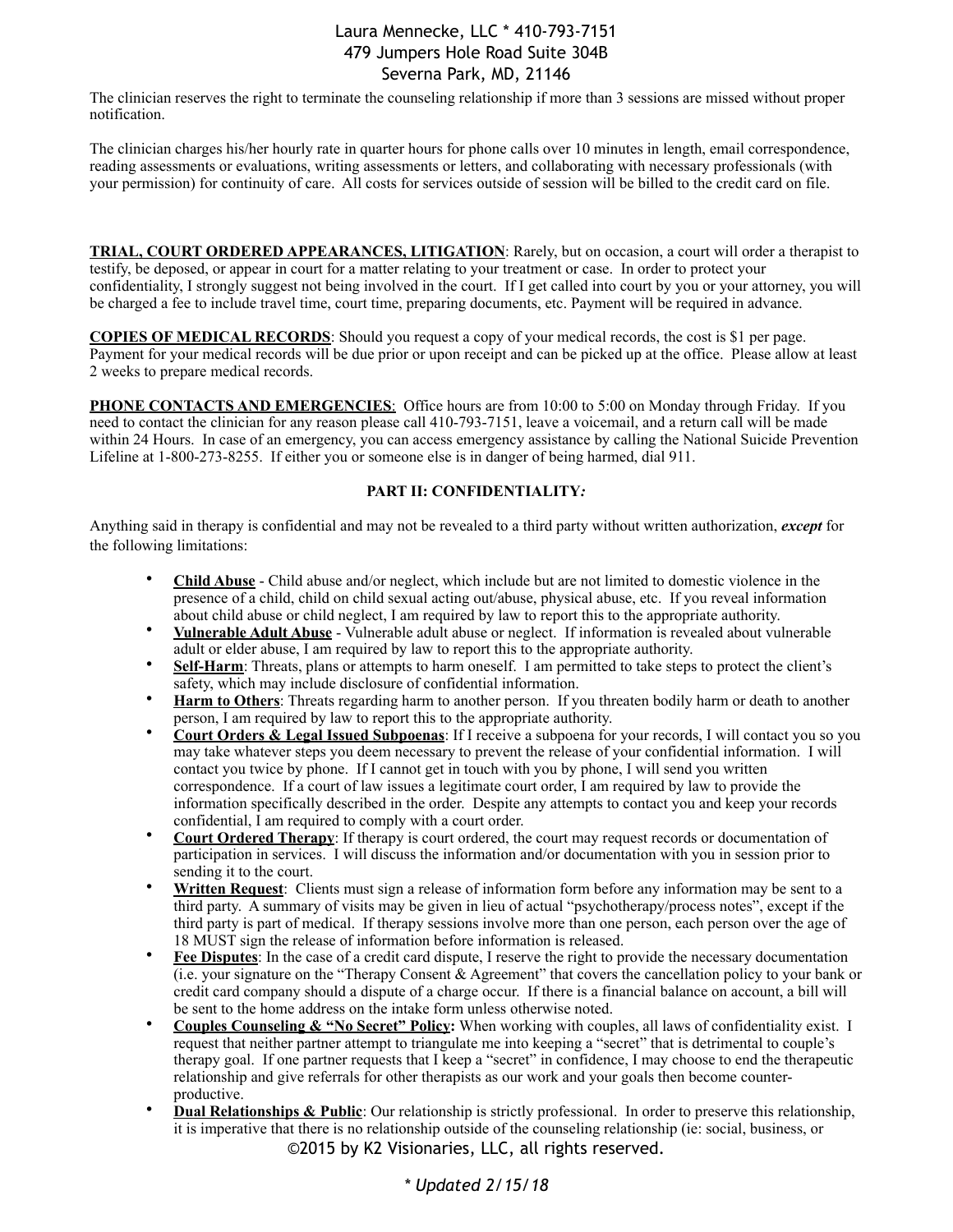friendship). If we run into each other in a public setting, I will not acknowledge you as this would jeopardize confidentiality. If you were to acknowledge me, your confidentiality could be at risk.

- **Social Media**: No friend requests on our personal social media outlets (Facebook, LinkedIn, Pinterest, Instagram, Twitter, etc.) will be accepted from current or former clients. If you choose to comment on our professional social media pages or posts, you do so at your own risk and may breach confidentiality. I cannot be held liable if someone identifies you as a client. Posts and information on social media are meant to be educational and should not replace therapy. Please do not contact me through any social media site or platform. They are not confidential, nor are they monitored, and may become part of medical record.
- **Electronic Communication: If you need to contact me outside of our sessions, please do so via phone.** 
	- o **Clients often use text or email as a convenient way to communicate in their personal lives.**  However, texting introduces unique challenges into the therapist–client relationship. Texting is not a substitute for sessions. **Texting is not confidential**. Phones can be lost or stolen. DO NOT communicate sensitive information over text. The identity of the person texting is unknown as someone else may have possession of the client's phone.
	- o **Do not use e-mail for emergencies**. In the case of an emergency call 911, your local emergency hotline or go to the nearest emergency room. Additionally, e-mail is not a substitute for sessions. If you need to be seen, please call to book an appointment. **E-mail is not confidential.** Do not communicate sensitive medical or mental health information via email. Furthermore, if you send email from a work computer, your employer has the legal right to read it. E-mail is a part of your medical record.
- **Sessions Outside the Office:** From time to time, clients like to meet in an alternate location (i.e. their home, in public, or somewhere more conducive for them). We may be able to accommodate this request, however, this can put your confidentiality at risk.

It is important that you're an informed consumer. This allows you to take charge regarding your health and medical record. At times, having a diagnosis can be helpful (ie: child needing extra services in the school system or a person being able to receive disability).

#### **PART III: REASONS I DO NOT ACCEPT INSURANCE**

- **Reduced Ability to Choose:** Most health care plans today (insurance, PPO, HMO, etc.) offer little coverage and/ or reimbursement for mental health services. Most HMOs and PPOs require "preauthorization" before you can receive services. This means you must call the company and justify why you are seeking therapeutic services in order for you to receive reimbursement. The insurance representative, who may or may not be a mental health professional, will decide whether services will be allowed. If authorization is given, you are often restricted to seeing the providers on the insurance company's list. Reimbursement is reduced if you choose someone who is not on the contracted list; consequently, your choice of providers is often significantly restricted.
- **Pre-Authorization and Reduced Confidentiality:** Insurance typically authorizes several therapy sessions at a time. When these sessions are finished, your therapist must justify the need for continued services. Sometimes additional sessions are not authorized, leading to an end of the therapeutic relationship even if therapeutic goals are not completely met. Your insurance company may require additional clinical information that is confidential in order to approve or justify a continuation of services. Confidentiality cannot be assured or guaranteed when an insurance company requires information to approve continued services. Even if the therapist justifies the need for ongoing services, your insurance company may decline services. Your insurance company dictates if treatment will or will not be covered. Note: Personal information might be added to national medical information data banks regarding treatment.
- **Negative Impacts of a Psychiatric Diagnosis:** Insurance companies require clinicians to give a mental health diagnosis (i.e., "major depression" or "obsessive-compulsive disorder") for reimbursement. Psychiatric diagnoses may negatively impact you in the following ways:
	- 1. Denial of insurance when applying for disability or life insurance;
	- 2. Company (mis)control of information when claims are processed;
	- 3. Loss of confidentiality due to the increased number of persons handling claims;
	- 4. Loss of employment and/or repercussions of a diagnosis in situations where you may be required to reveal a mental health disorder diagnosis on your record. This includes but is not limited to: applying for a job, financial aid, and/or concealed weapons permits.
	- 5. A psychiatric diagnosis can be brought into a court case (ie: divorce court, family law, criminal, etc.).

©2015 by K2 Visionaries, LLC, all rights reserved.

### *\* Updated 2/15/18*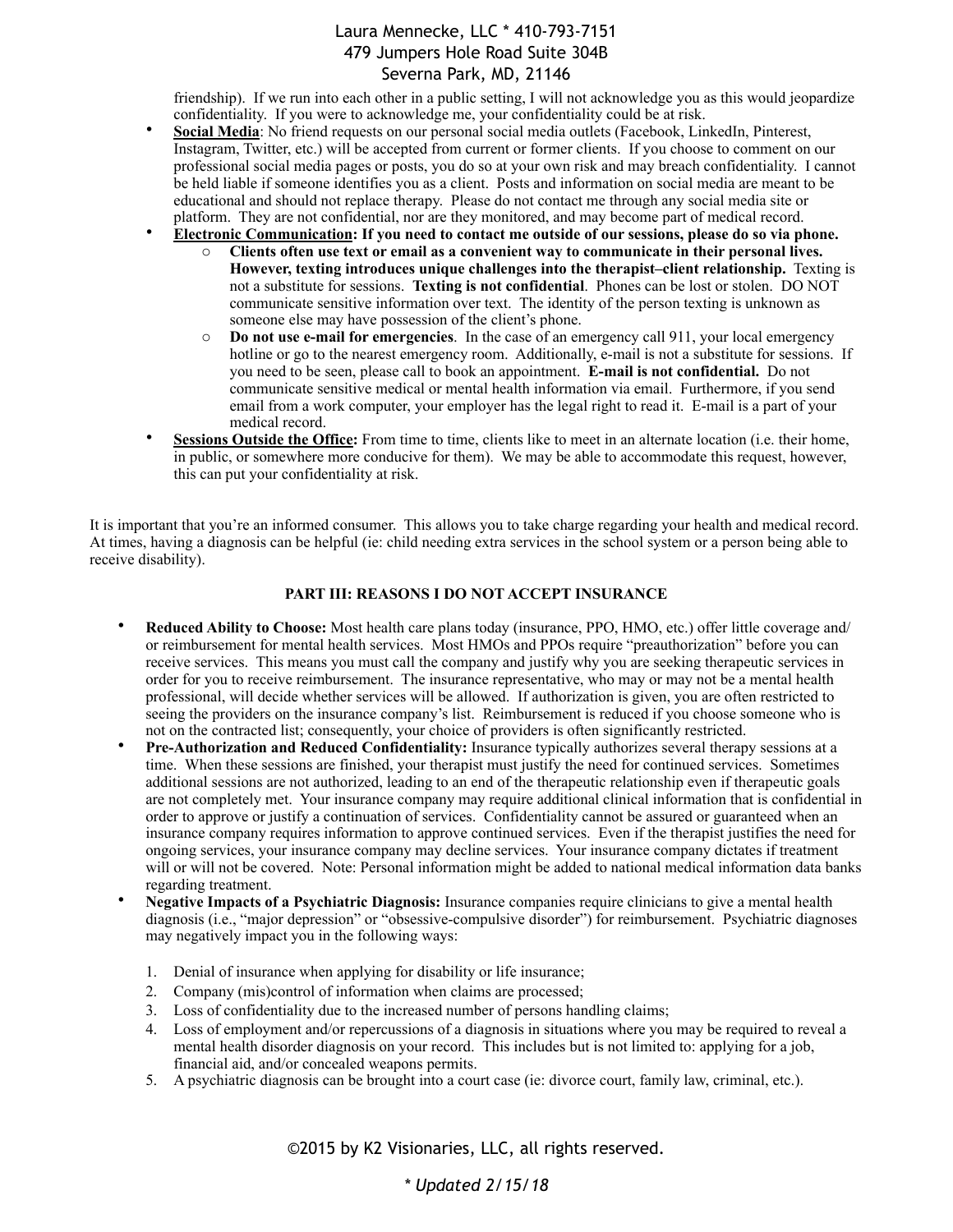It is also important to note that some psychiatric diagnoses are not eligible for reimbursement. This is often true for marriage/couples therapy.

**Why Clinicians Do Not Take Insurance:** These involve enhanced quality of care and other advantages:

- 1. You are in control of your care, including choosing your therapist, length of treatment, etc.
- 2. Increased privacy and confidentiality (except for limits of confidentiality).
- 3. Not having a mental health disorder diagnosis on your medical record.
- 4. Consulting with me on non-psychiatric issues that are important to you that aren't billable by insurance, such as learning how to cope with life changes, gaining more effective communication techniques for your relationships, increasing personal insight, and developing healthy new skills.

After reading my position on why I don't accept health insurance, you still may decide to use your health insurance. If you provide me with a list of therapists on your insurance provider list, I will do my best to recommend a therapist for you.

#### **EMERGENCY CONTACT:**

It is necessary that Laura Mennecke of **Laura Mennecke, LLC** has someone to contact on your behalf. In case of an emergency who should we contact?

Full Name Relationship Relationship Phone Number(s)

Please check here that you agree and sign below. Thank-you.

☐ I agree to allow **Laura Mennecke, LLC** to contact my emergency contact on my behalf in the case of emergency

Signature Date

 $\_$  , and the state of the state of the state of the state of the state of the state of the state of the state of the state of the state of the state of the state of the state of the state of the state of the state of the

### **PART IV: CONSENT**

1. I have read and understand the information contained in the Therapy Agreement, Policies and Consent. I have discussed any questions that I have regarding this information with **Laura Mennecke**. My signature below indicates that I am voluntarily giving my informed consent to receive counseling services and agree to abide by the agreement and policies listed in this consent. I authorize **Laura Mennecke** to provide counseling services that are considered necessary and advisable.

2. I authorize the **release of treatment and diagnosis information** (as described in Part III, above) necessary to process bills for services **to my insurance company**, and request payment of benefits to **Laura Mennecke, LLC**. I acknowledge that I am financially responsible for payment whether or not covered by insurance. I understand, in the event that fees are not covered by insurance, **Laura Mennecke** of **Laura Mennecke, LLC**  may utilize payment recovery procedures after reasonable notice to me, including a collection company or collection attorney.

3. **Consent to Treatment of Minor Child(ren): I hereby certify that I have the legal right to seek counseling treatment for minor(s) in my custody and give permission to Laura Mennecke to provide treatment to my minor child(ren).** If I have unilateral decision-making capacity to obtain counseling services for my minor, I will provide the appropriate court documentation to **Laura Mennecke** prior to or at the initial session. Otherwise, I will have the other legal parent/guardian sign this consent for treatment prior to the initial session.

| ____<br><b>Printed Name</b> | $\sim$<br><b>Signature</b> | ate |
|-----------------------------|----------------------------|-----|
|                             |                            |     |

©2015 by K2 Visionaries, LLC, all rights reserved.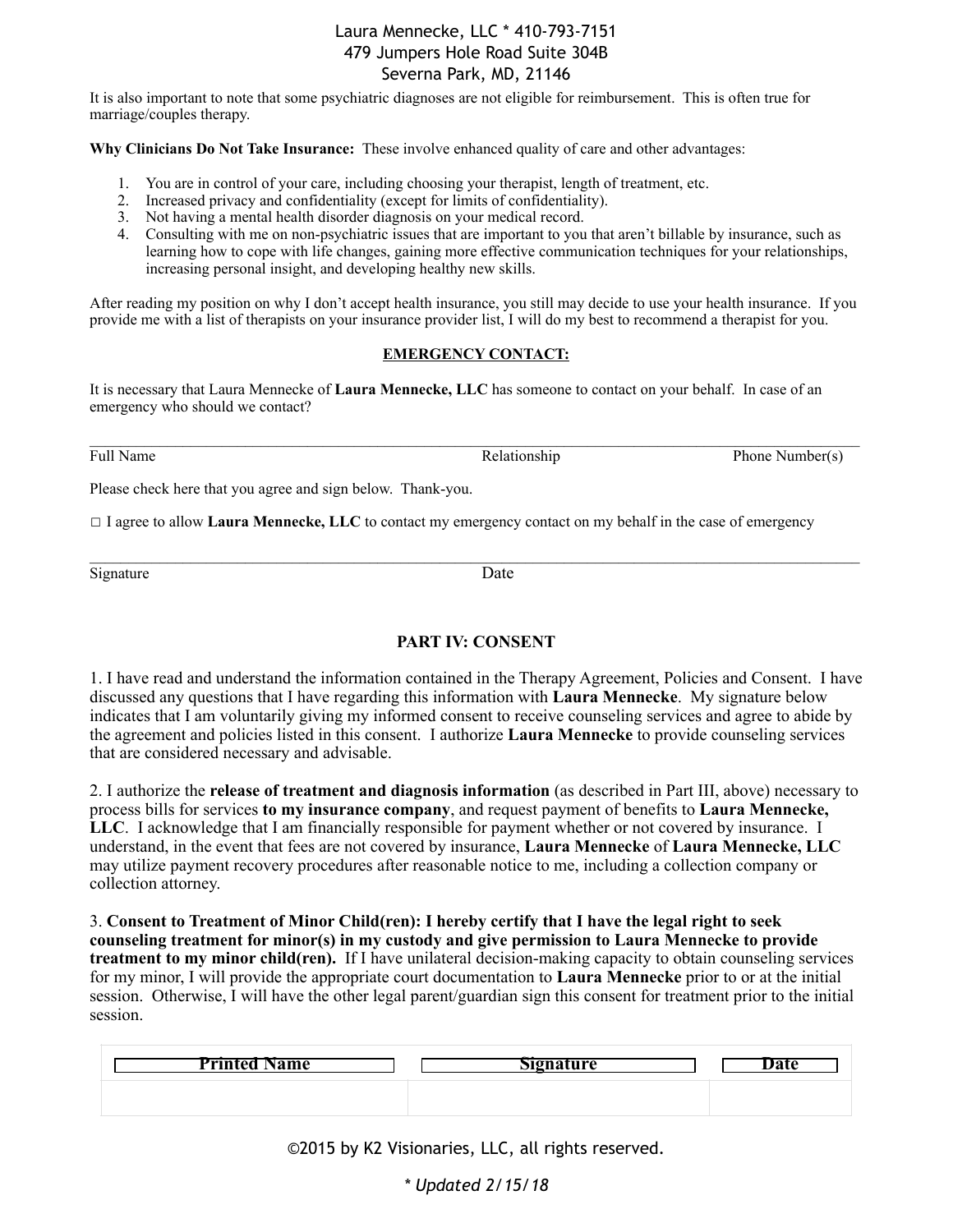*Your signature signifies that you have received a copy of the* "Therapy Agreement, Policies and Consent*" for your records.* 

| <b>Printed Name of Minor Child</b> |  |
|------------------------------------|--|
|                                    |  |

 $\mathcal{L}_\mathcal{L} = \mathcal{L}_\mathcal{L} = \mathcal{L}_\mathcal{L} = \mathcal{L}_\mathcal{L} = \mathcal{L}_\mathcal{L} = \mathcal{L}_\mathcal{L} = \mathcal{L}_\mathcal{L} = \mathcal{L}_\mathcal{L} = \mathcal{L}_\mathcal{L} = \mathcal{L}_\mathcal{L} = \mathcal{L}_\mathcal{L} = \mathcal{L}_\mathcal{L} = \mathcal{L}_\mathcal{L} = \mathcal{L}_\mathcal{L} = \mathcal{L}_\mathcal{L} = \mathcal{L}_\mathcal{L} = \mathcal{L}_\mathcal{L}$ 

*Witness – Laura Mennecke Date* 

©2015 by K2 Visionaries, LLC, all rights reserved.